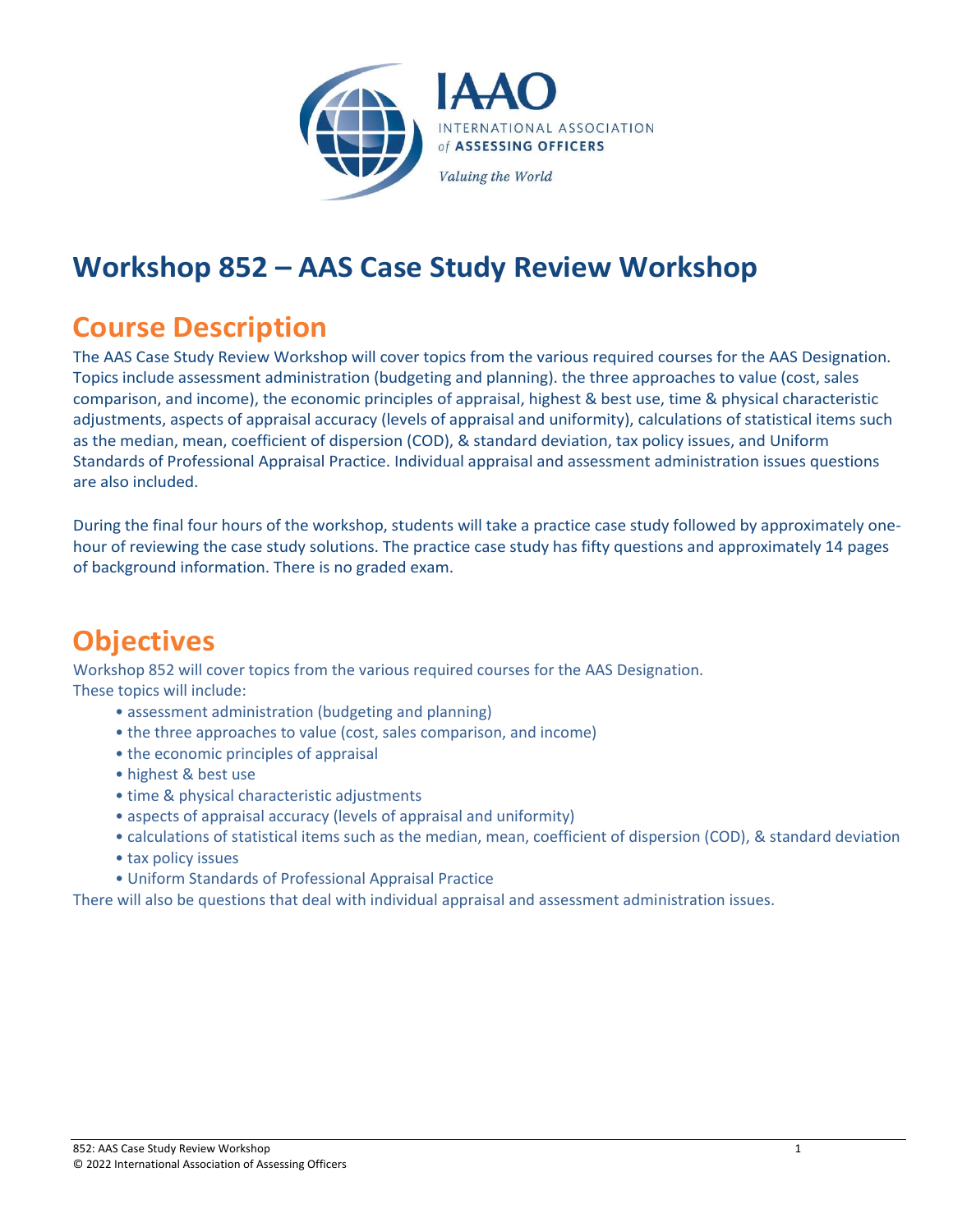## **Timetable**

| <b>Topic</b>                                | <b>Time Requirement</b> | Day Covered |
|---------------------------------------------|-------------------------|-------------|
| <b>Section 1: Assessment Administration</b> |                         |             |
| Introduction                                | 15 minutes              | Day 1       |
| Purpose of Planning                         | 15 minutes              | Day 1       |
| The Current Status of the Organization      | 20 minutes              | Day 1       |
| The Planning Process                        | 20 minutes              | Day 1       |
| <b>Determining Personnel Requirements</b>   | 30 minutes              | Day 1       |
| <b>The Control Process</b>                  | 20 minutes              | Day 1       |
| <b>Section 2: The Cost Approach</b>         |                         |             |
| Introduction                                | 15 minutes              | Day 1       |
| <b>Economic Principles</b>                  | 15 minutes              | Day 1       |
| Land Value (Site Value)                     | 60 minutes              | Day 1       |
| Depreciation                                | 90 minutes              | Day 1       |
| Summary                                     | 15 minutes              | Day 1       |
| <b>Section 3: Sales Comparison Approach</b> |                         |             |
| Introduction                                | 15 minutes              | Day 1       |
| <b>Economic Principles</b>                  | 15 minutes              | Day 1       |
| <b>Adjustment Process</b>                   | 30 minutes              | Day 1       |
| Sequence of Adjustments                     | 15 minutes              | Day 1       |
| Analysis of Comparable Properties           | 60 minutes              | Day 1       |
| <b>Section 4: Income Approach</b>           |                         |             |
| Introduction                                | 15 minutes              | Day 2       |
| <b>Potential Gross Income</b>               | 15 minutes              | Day 2       |
| Vacancy & Collection Loss                   | 15 minutes              | Day 2       |
| Miscellaneous Income                        | 5 minutes               | Day 2       |
| <b>Effective Gross Income</b>               | 5 minutes               | Day 2       |